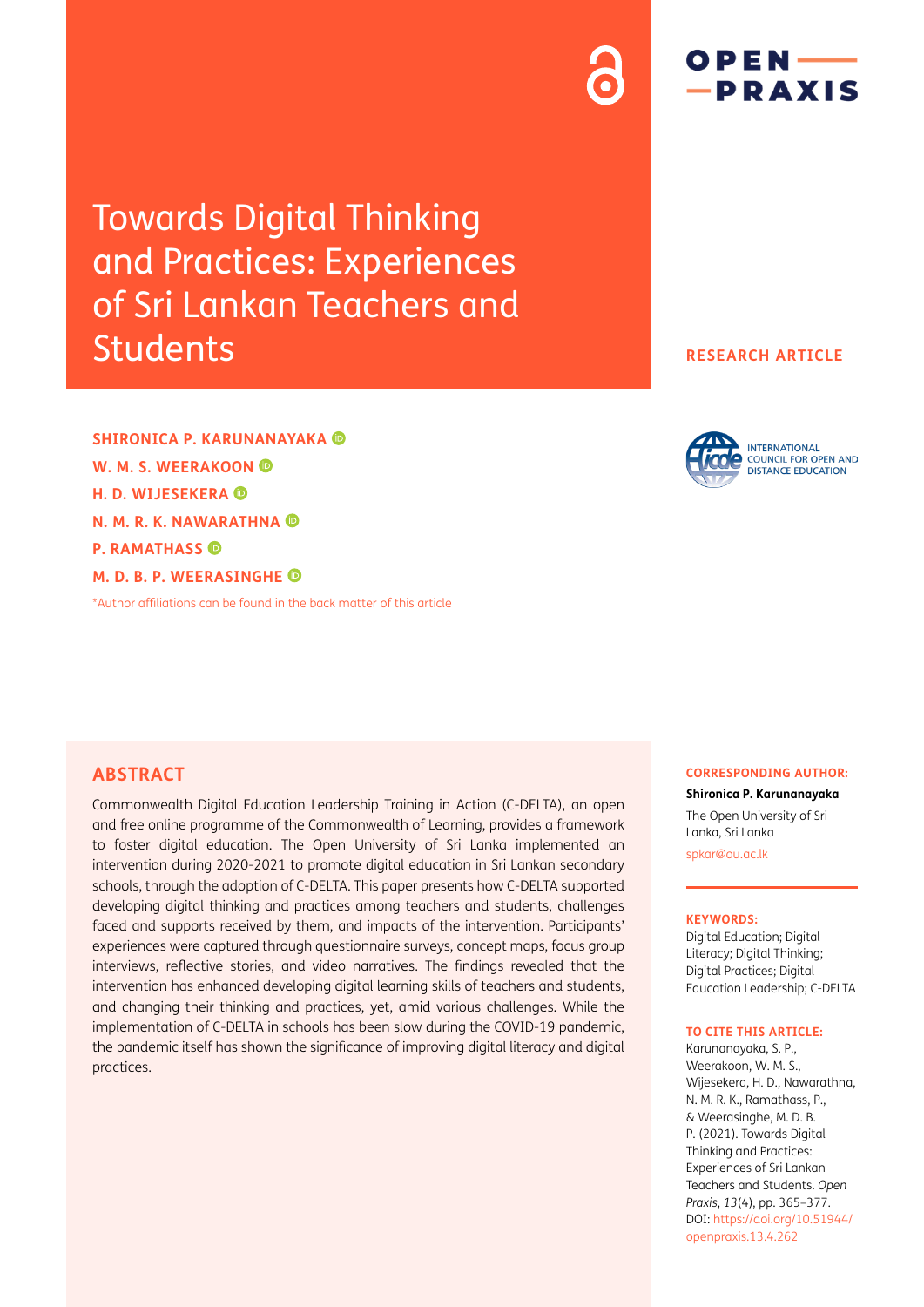This paper was presented at the *ICDE Virtual Global Conference Week 2021: Upskilling and upscaling for quality Open, Flexible and Distance Learning (OFDL)* during the week of 25–29 October 2021, and the contribution was preselected for publication in *Open Praxis*.

Karunanayaka et al. **366** *Open Praxis* DOI: openpraxis.13.4.262

# **INTRODUCTION**

The digital revolution has transformed how individuals access information, communicate, teach, and learn. Global initiatives to scale up digital learning skills and digital education practices will eventually speed up the progress towards achieving the Sustainable Development Goals (SDGs), especially, SDG4, which aims to 'ensure inclusive and equitable quality education and promote lifelong learning opportunities for all' [\(United Nations, 2021;](#page-12-0) [UNESCO, 2015](#page-11-0)). On a par with SDG4, education systems worldwide must equip both teachers and students with digital literacy to face the challenges of the  $21<sup>st</sup>$  century. Sri Lanka is no exception, as envisioned in the Sri Lankan National Goals of Education and Policies [\(National Education Commission, 2020](#page-11-1)).

The COVID-19 pandemic has triggered an accelerated move towards the adoption of digital technologies in education ([EDUCAUSE, 2021](#page-11-2); [European Union, 2020](#page-11-3); [UNESCO, 2020](#page-12-1)). The unprecedented nature of the new reality forces the education systems to embark on digital learning practices. Thus, enhancing digital competencies of teachers and students becomes a key priority in the current scenario. Further, this sudden shift necessitates educators to rethink how best to meet the demands of a rapidly changing digital world through the provision of systematic and structured learning opportunities for both teachers and students.

Commonwealth Digital Education Leadership Training in Action (C-DELTA) is an open and free online programme offered by the Commonwealth of Learning (COL) to promote digital education. It provides a framework to foster digital learning and develop skilled citizens for lifelong learning ([https://cdelta.col.org/\)](https://cdelta.col.org/). The curriculum and learning modules of the C-DELTA programme have been developed by the Centre for Innovation in Learning and Teaching (CILT) at the University of Cape Town, in collaboration with the C-DELTA CILT Advisory Group, with support from COL in 2016 [\(Brown et al., 2016](#page-11-4)).

The Open University of Sri Lanka (OUSL) in partnership with COL, successfully implemented Phase 1 of the C-DELTA project in 2018, to promote the adoption of C-DELTA programme in Sri Lankan secondary schools [\(Karunanayaka, 2020](#page-11-5); [Karunanayaka & Weerakoon, 2020](#page-11-6); [Karunanayaka et al., 2019](#page-11-7)). Upon the successful completion of Phase 1, OUSL implemented Phase 2 of the C-DELTA project in selected Sri Lankan secondary schools during 2020-2021, scaling up the project to reach a wider group of teachers and students. This paper presents a study based on Phase 2 which explores the impacts of the C-DELTA experience on teachers and students in changing their digital thinking and practices.

### **REVIEW OF LITERATURE DIGITAL TRANSFORMATION AND RELATED ISSUES**

Digital transformation is a global phenomenon that has been gradually shaping education over the years, yet associated with various challenges (Kopp et al., 2019). Online learning is a key aspect of digital transformation. Since online teaching and learning is mainly dependent on technological devices and the internet, it poses challenges for institutions, faculty, and learners [\(Adedoyin & Soykan, 2020\)](#page-11-8). Not only the technology-related issues, but socio-economic factors also have been identified as challenges for institutions within the digital transformation. Further, the lack of digital competencies of teachers has been identified as a hindrance in digital teaching and learning (Scully et al., 2021). While digital technology is largely redesigning the nature of learning in the classroom and enhances the quality of education, often its effective implementation is hindered due to the digital divide and lack of institutional preparedness [\(Kummitha et al., 2021](#page-11-9)).

The revelation of the unpreparedness of the education systems worldwide to face the massive learning disruption caused by the COVID-19 pandemic has prompted the United Nations to lead a global initiative on digital learning and skills, targeting marginalized children and youth to close the digital divide and drive rapid change in education systems (UNESCO, 2021).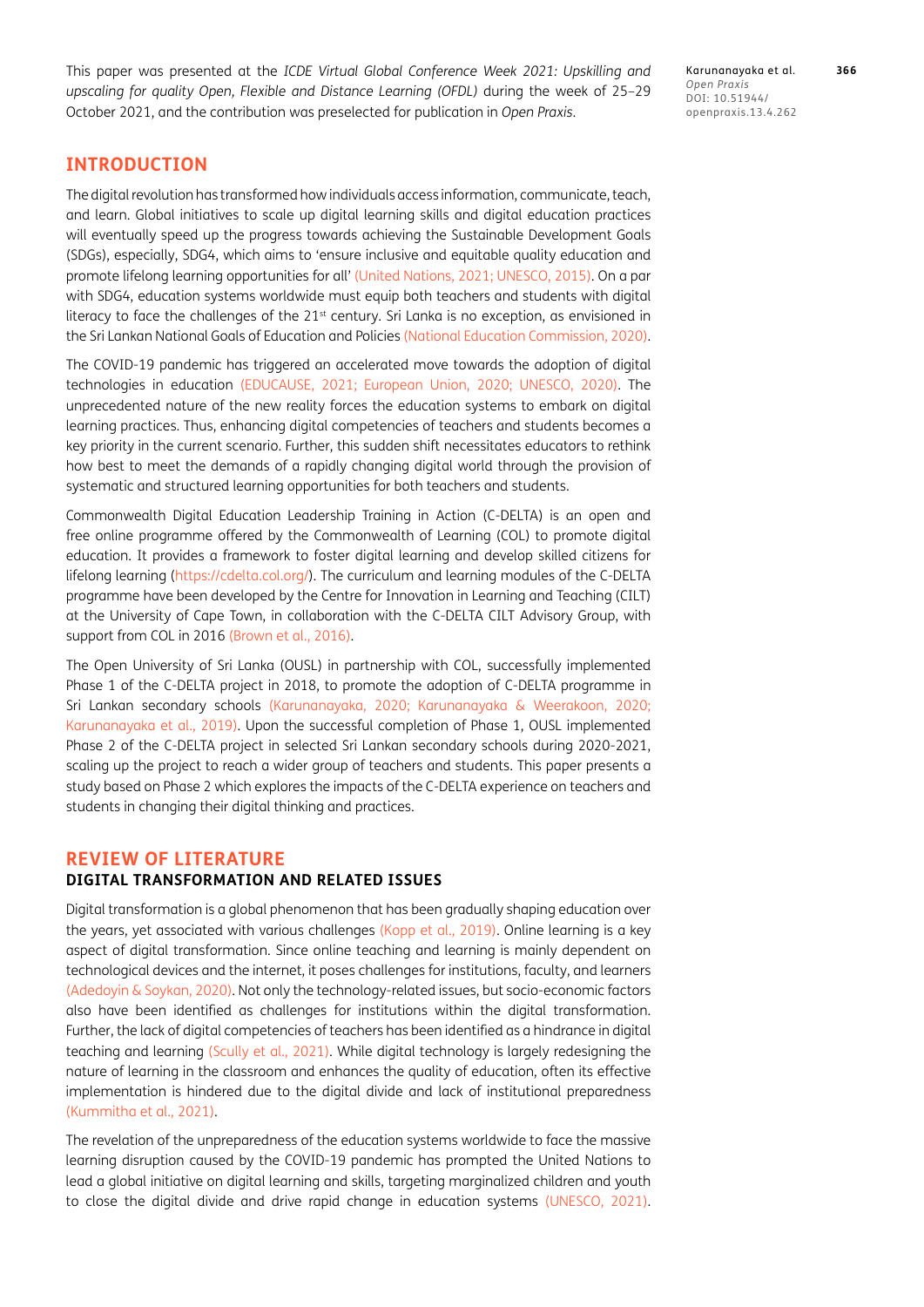Essentially, the pandemic left both teachers and the students with no other option but to depend on digital technologies to continue with the teaching-learning process, which in a way accelerated digitalization of curricular delivery. Though tertiary education has had its course deliveries online at least to a certain extent this was not the case in most secondary education systems (OECD, 2021).

Digital transformation is not just about integrating new technologies to sustain the traditional learning approaches, but rather using technology to transform pedagogical practices to transcend traditional learning environments [\(Santos & Patton, 2018\)](#page-11-10). Teachers in the digital age, thus, essentially require developing both technological and pedagogical competencies, to be effective in their professional practices ([Bates, 2019](#page-11-11); [Starkey, 2012\)](#page-11-12). Nevertheless, it is doubtful whether digital education is given its due attention in teacher professional development programmes, particularly in the Sri Lankan context. Nor in general secondary education, until recently with the COVID outbreak.

#### **DIGITAL EDUCATION THINKING AND PRACTICES AMONG TEACHERS AND STUDENTS**

Concerning the digital education, digital competence and digital literacy are essentials to discuss. Digital competence is among the eight key competences indispensable for global citizenship ([Vuorikari et al., 2016\)](#page-12-2). Even though the terms digital competence and digital literacy are sometimes used interchangeably, it has been argued that the latter concerns with skills and its foci are 'what' and 'how' while the former's foci are 'why', 'when', 'who' and 'for whom' ([Spante et al., 2018\)](#page-11-13). In the context of C-DELTA, digital literacy is defined as "people's ability to live, learn and work in an evolving digitally mediated society by mobilising resources, developing digital identities and critically engaging in networks" which demonstrates "an understanding that digital literacy relates to how people are negotiating pathways within their respective contexts" [\(Brown et al., 2016,](#page-11-4) p. 8).

Technology-enhanced learning facilitates the development of digital literacy and 21<sup>st</sup> century digital skills among students. As highlighted by the Partnership for 21st Century Learning (P21) initiative, creativity, critical thinking, communication, and collaboration (4Cs) are essential learning and innovation skills to prepare students for the 21st century ([Battelle for Kids, 2019](#page-11-14)). Seven core areas of 21<sup>st</sup> century digital skills have been identified as technical, information, communication, collaboration, creativity, critical thinking and problem-solving, together with five contextual skills – ethical awareness, cultural awareness, flexibility, self-direction, and lifelong learning ([van Laar et al., 2020\)](#page-12-3). Since the students in the 21st century have grown up in a rapidly advancing technological environment, teachers are expected to develop their professional digital competence to adapt to the needs of them (Engeness, 2021).

Digital technologies have brought about a tremendous amount of value to learners of every age, yet, the digital world is one with its own set of rules and risks. For instance, digital technologies increase children's vulnerability to risks, and hazards such as cyberbullying and online threats [\(UNICEF, 2017](#page-12-4)). Hence, assuring student safety in the use of digital environments and tools is of great importance (Balyer & Öz, 2018). The use of digital devices and digital platforms in Sri Lanka has significantly increased during the recent past ([Department of](#page-11-15)  [Census and Statistics Sri Lanka, 2020](#page-11-15); [Kemp, 2021\)](#page-11-16). Simultaneously, cyber-security related issues have also escalated ([Sri Lanka CERT-CC, 2019](#page-11-17)). This implies the digital challenges to be faced by educational institutions and educators when integrating digital technologies, and the need to equip both teachers and students with digital literacy skills and instill positive digital practices.

Furthermore, for students to get the most out of the benefits offered by digital technologies, they need to know how to use, process, deliver and receive digital information most effectively. We argue that one's ability to access, critically assess the available information, adapt, or adopt them in a more informed manner, and create new information to disseminate have become essentials of skilled citizenship in the 21st century and beyond. For this, children must be safer when surfing the somewhat rough seas of the digital world. It is the educators' responsibility to take the leadership in facilitating the development of digital literacy among learners, through digital education.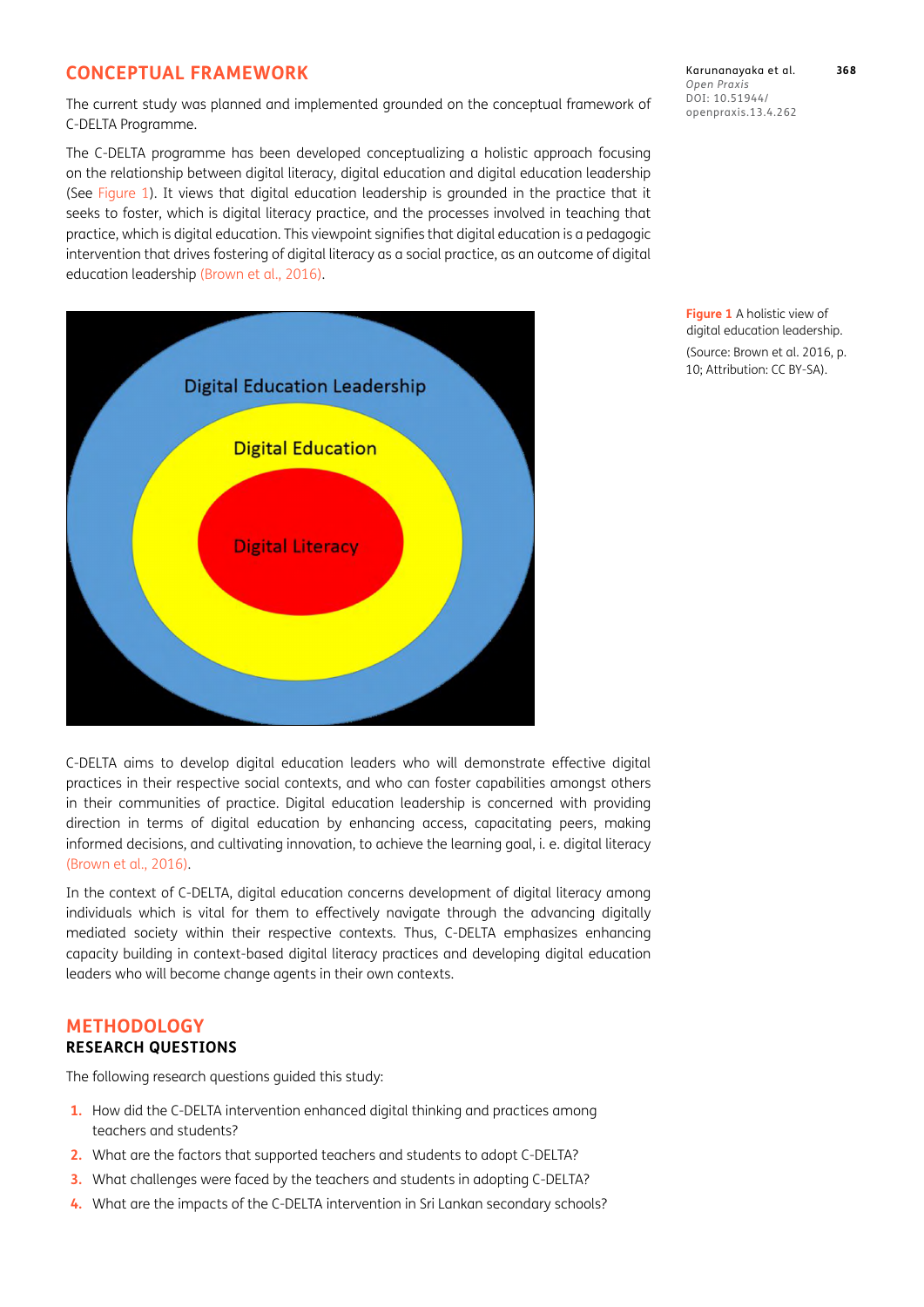#### **RESEARCH DESIGN**

The project was designed as an action research study, comprising the design, development, and implementation of an intervention for teachers on the adoption of the C-DELTA programme in their schools. Action research involves a participatory, reflective, flexible and a responsive approach undertaken by practitioners in social situations to improve their own practices which can be of a collaborative nature ([Carr & Kemmis, 1986](#page-11-18)). It is basically about changing an environment, a system, or a practice, and learning about the context through changing it. In the current study where the C-DELTA programme was introduced to teachers and students as a novel intervention to enhance digital literacy and digital practices in the school system, the action research methodology was selected as an appropriate approach.

#### **PARTICIPANTS**

The intervention program was implemented with a group of 33 teachers, selected from among student teachers of the Faculty of Education and the Postgraduate Institute of English at OUSL from two academic programmes: Postgraduate Diploma in Education (PGDE) and Postgraduate Diploma in Bilingual Education (PGDBE).

The following factors were taken into considerations in the selection of participants:

- **•**  Representation from nine Provinces of Sri Lanka
- **•**  Representation from different mediums of teaching (Sinhala/Tamil/English)
- **•**  Representing male/female participants
- **•**  Having basic ICT skills and teaching in a school with an ICT laboratory

The participants included 12 males and 21 females, representing three media of teaching – Sinhala (10), Tamil (07), and English (16). (See [Table 1\)](#page-4-0)

These participants were designated as 'Coordinating Teachers' of C-DELTA in their respective schools.

|                  | <b>MEDIUM</b>  |              |                | <b>GENDER</b> |               |
|------------------|----------------|--------------|----------------|---------------|---------------|
| <b>PROGRAMME</b> | <b>SINHALA</b> | <b>TAMIL</b> | <b>ENGLISH</b> | <b>MALE</b>   | <b>FEMALE</b> |
| <b>PGDE</b>      | 10             | 07           |                | 9             | 8             |
| <b>PGDBE</b>     |                |              | 16             | 3             | 13            |
| <b>TOTAL</b>     | 10             | 07           | 16             | 12            | 21            |
|                  | 33             |              |                | 33            |               |

<span id="page-4-0"></span>**Table 1** Participant Teachers' Distribution.

#### **THE INTERVENTION**

A systematic intervention was conducted in several steps in accordance with the four stages of the action research cycle – planning, acting, observing, and reflecting [\(Masters, 1995\)](#page-11-19). Within the action research methodological framework, a systematic process of activities was conducted during a period of one year, comprising the design, development, and implementation of the intervention programme and the evaluation of its impacts on changing digital thinking and practices of teachers and students. Two phases of the intervention were implemented during a period of 16 months. (See [Table 2](#page-5-0)).

During the first phase, after obtaining of permissions from the relevant authorities, the coordinating teachers were selected. A three-day capacity building workshop was held in January 2020 at the OUSL, to orient these teachers and to develop their capacity on the adoption of C-DELTA and its implementation in their respective schools. During this workshop, the teachers engaged in various hands-on activities exploring the key concepts such as digital literacy, digital identity, digital footprint, internet searching, open educational resources and digital networking. Further, they developed capacity to use the C-DELTA platform and taking a leadership role to promote the adoption of C-DELTA programme their schools, as designated coordinating teachers of C-DELTA.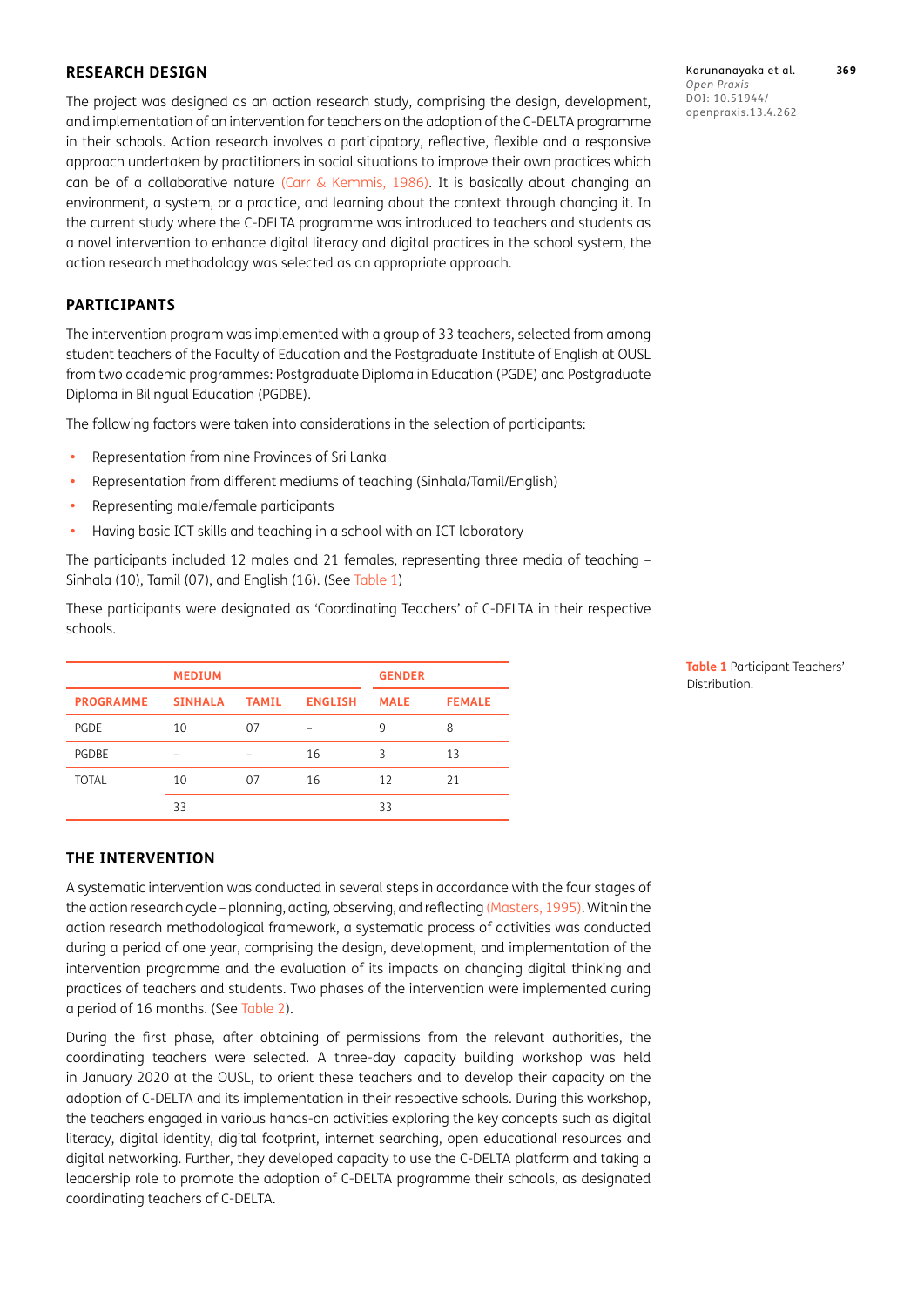| <b>STAGE</b>                                                                                                   | <b>ACTIVITIES</b>                                                                                                                                                                                                                                                                             |  |  |
|----------------------------------------------------------------------------------------------------------------|-----------------------------------------------------------------------------------------------------------------------------------------------------------------------------------------------------------------------------------------------------------------------------------------------|--|--|
| Phase 1: Capacity development of the coordinating teachers<br>(November 2019-February 2020)                    |                                                                                                                                                                                                                                                                                               |  |  |
| Plan                                                                                                           | Selection of coordinating teachers and obtaining approvals from the Ministry of Education,<br>Provincial Ministries of Education, and Principals of the schools.<br>Design of the capacity-development workshop sessions.<br>Development of data collection instruments.                      |  |  |
| Act                                                                                                            | Conduct the three-day capacity-development workshop for coordinating teachers.<br>Monitor implementation in schools, encourage, motivate, and provide quidance.                                                                                                                               |  |  |
| Observe                                                                                                        | Data collection via questionnaire survey, concept mapping, self-reflections, User Analytics in the<br>C-DELTA Platform                                                                                                                                                                        |  |  |
| Reflect                                                                                                        | Evaluate effects of the capacity-development workshop on teachers<br>Find out challenges faced during implementation in schools.<br>Revise the strategies of the intervention, based on the findings.                                                                                         |  |  |
| Phase 2: Implementation of the intervention in schools, monitoring and evaluation<br>(March 2020 - March 2021) |                                                                                                                                                                                                                                                                                               |  |  |
| Plan                                                                                                           | Design Zoom-based evaluation workshop sessions<br>Development of data collection instruments and quidelines.<br>Design novel data collection strategies via video narratives of teachers and students.                                                                                        |  |  |
| Act                                                                                                            | Conduct of Zoom-based evaluation workshop sessions<br>Monitor implementation in schools, encourage, motivate, and provide quidance.                                                                                                                                                           |  |  |
| Observe                                                                                                        | Data collection via focus groups, self-reflections, User Analytics in the C-DELTA platform;<br>reflective stories, video narratives                                                                                                                                                           |  |  |
| Reflect                                                                                                        | Evaluate effects of the overall intervention on teachers and students.<br>Find out challenges faced during implementation in schools.<br>Based on data analysis of both cycles, identify the impacts of the intervention on changing<br>digital education practices of teachers and students. |  |  |

The second phase was the school-level implementation of C-DELTA, which required these coordinating teachers to conduct orientation sessions for other teachers and students in their schools, encourage them take up the C-DELTA modules online, and support the adoption of the key concepts related to digital education. However, the unexpected closure of the schools and the lockdown situation in the country due to COVID-19 pandemic since March 2020 hindered the smooth implementation of the project as planned. The research team kept continuous contact with the teachers to guide, support, monitor progress and collect data via email and zoom sessions.

#### **COLLECTION AND ANALYSIS OF DATA**

Multiple strategies were used for data collection throughout the process, including semistructured questionnaires, concept mapping, zoom-based focus-group interviews, selfreflections, and video narratives ([Table 3](#page-5-1)).

|                   | <b>STAGE</b>                                  | <b>DATA COLLECTION STRATEGIES</b>                                               |  |
|-------------------|-----------------------------------------------|---------------------------------------------------------------------------------|--|
| Pre-Intervention  | Prior to the capacity development<br>workshop | Preliminary Questionnaire                                                       |  |
|                   | During the capacity development<br>workshop   | Concept Mapping<br>Self-Reflections<br><b>Implementation Plans</b>              |  |
|                   | After the capacity development<br>workshop    | Post-workshop Questionnaire                                                     |  |
| Mid-Intervention  | C-DELTA Implementation in schools             | User Analytics in the C-DELTA Platform<br>Email communications                  |  |
|                   | Review Workshops                              | Interim Reports of teachers                                                     |  |
| Post-Intervention | <b>Evaluation Sessions</b><br>(via ZOOM)      | Focus group discussions                                                         |  |
|                   | Final reporting                               | Final Reports of coordinating teachers                                          |  |
|                   | Reflective video clips                        | Reflections of coordinating teachers via video<br>clips (video narratives)      |  |
|                   |                                               | Reflections of peer teachers and students via<br>video clips (video narratives) |  |
|                   |                                               |                                                                                 |  |

<span id="page-5-0"></span>**Table 2** The Intervention **Process** 

<span id="page-5-1"></span>**Table 3** Summary of data collection strategies employed.

Karunanayaka et al. **370** *Open Praxis*  $DOI:$ openpraxis.13.4.262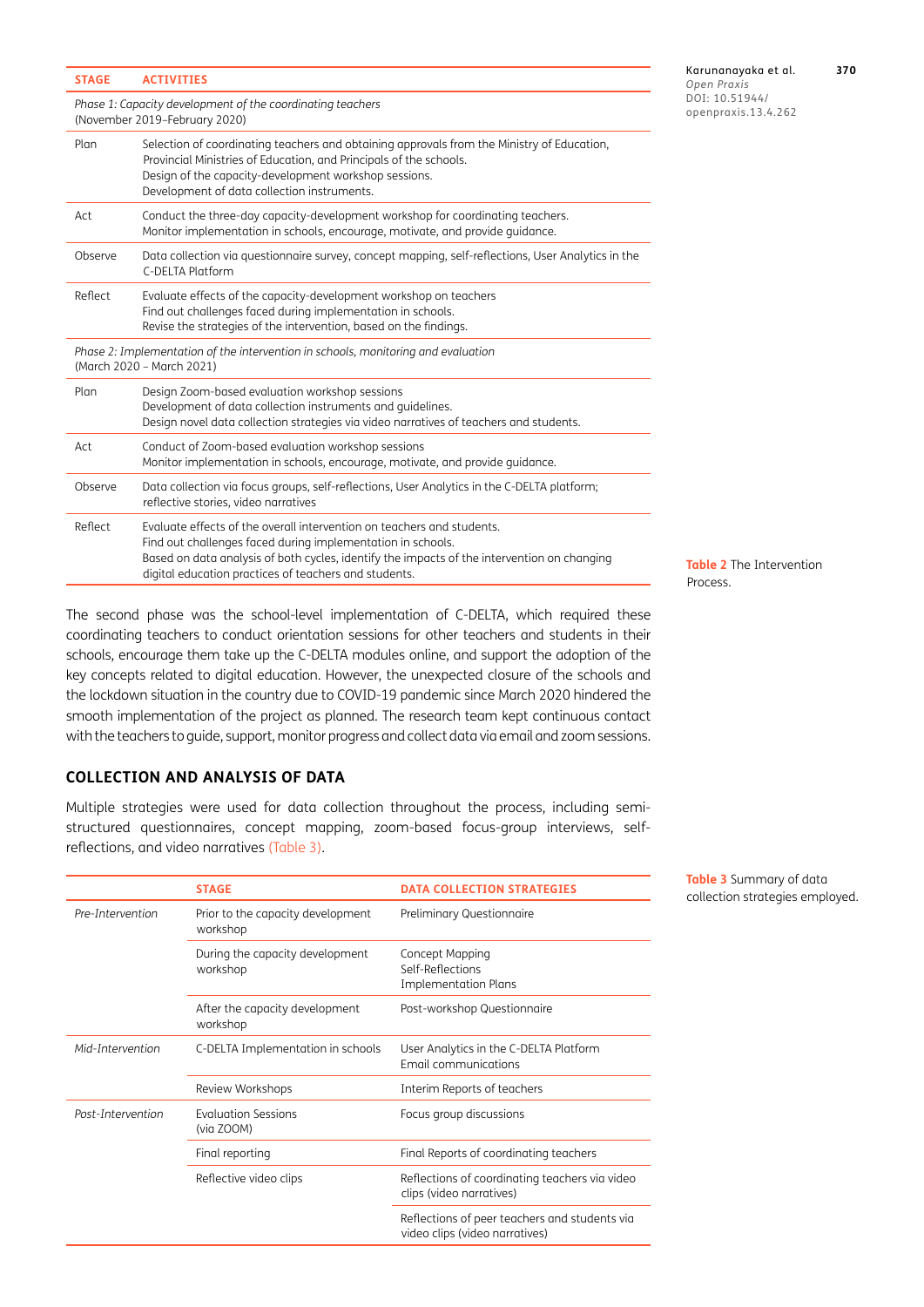While both quantitative and qualitative methods were used to gather a variety of data during the process, for the purposes of this study, mainly a qualitative approach was taken in the analysis of selected data with an in-depth content analysis, based on thematic coding, and categorizing.

### **FINDINGS AND DISCUSSION**

### **HOW DID THE C-DELTA INTERVENTION ENHANCED DIGITAL THINKING AND PRACTICES AMONG TEACHERS AND STUDENTS?**

A clear concept formation related to digital education is essential to support the development of digital thinking and practices. The concept mapping strategy adopted during the initial capacity development workshop revealed the development of coordinating teachers' understanding around the novel concepts related to digital education through their graphical representations.

The content analysis of the 33 concept maps/graphical representations created by the coordinating teachers signified that a majority (92.3%) indicated "digital identity" as the main theme. These indicated meaningful relationships with other concepts such as 'digital presence', 'digital literacy', 'digital footprint' and 'digital education'. Further, the teachers provided critical peer feedback to each other's individual creations and created group posters summarizing and showcasing their collective understandings of the core concepts related to digital learning in a meaningful and a creative manner.

Interestingly, many of teachers have used concept mapping activity with their students too, when implementing C-DELTA in their schools. The results indicate that the concept mapping strategy has triggered creative thinking, critical thinking, collaboration, and communication in relation to understanding digital education concepts, among the teachers as well as students.

Analysis of the self-reflections, final reports, focus group discussion transcripts and video narratives of the coordinating teachers (CT), their peer teachers (PT) and students (S), further revealed the development of their digital thinking and practices, as evidenced by selected quotes. ([Table 4](#page-6-0)).

| <b>CODES</b>              | <b>SUPPORTIVE QUOTES</b>                                                                                                            | <b>SOURCE</b> |
|---------------------------|-------------------------------------------------------------------------------------------------------------------------------------|---------------|
| Novel<br>concepts         | I could understand what digital literacy is, how digital knowledge could be<br>beneficialthe importance of being digitally literate | CT.           |
|                           | I did not bother about license matters to educational resources until I<br>participated in the C-DELTA program                      | CT.           |
|                           | I learned a lot of things about digital literacy which I did not know before.                                                       | S             |
| Digital                   | My studentsunderstood that they need to maintain a positive digital identity.                                                       | CT.           |
| Identity                  | Digital Identity and digital footprint made my online activities more secure.                                                       | S             |
| Digital safety            | I never cared about privacy when using digital devicesNow I could understand<br>the negative effects.                               | CT.           |
|                           | Now I am using social media in a safe manner.                                                                                       | PT            |
|                           | I learned about the proper and safe use of internet and e-mail.                                                                     | S.            |
| Competency<br>development | I gained lot of experience related to digital technology that helps me to guide<br>students towards the digital world.              | <b>CT</b>     |
|                           | I was able to change the ways of teaching from traditional method to student-<br>centered methods.                                  | CT.           |
|                           | I added concept map drawing to my teaching process.                                                                                 | CT.           |
|                           | My leadership qualities were developed.                                                                                             | CT.           |
|                           | I was able to gain knowledge about professional ethics that I should protect while<br>being a role model for my students            | CT.           |
|                           | C-DELTA helped me to improve the e-learning skills.                                                                                 | PT            |
|                           | it contributes to improve students' self-learning.                                                                                  | PT            |
|                           | Now students are successfully using google translator in their work."                                                               | CT.           |
|                           | These modules helped us not only to develop our IT knowledge but also the<br>English language proficiency.                          | S             |
| Sharing                   | In the future, I will be more aware of digital identity and make the others aware too.                                              | CT            |
| knowledge                 | I will share this knowledge with my friends.                                                                                        | S             |
|                           |                                                                                                                                     |               |

<span id="page-6-0"></span>**Table 4** Development of digital  $t$ hinking and practices.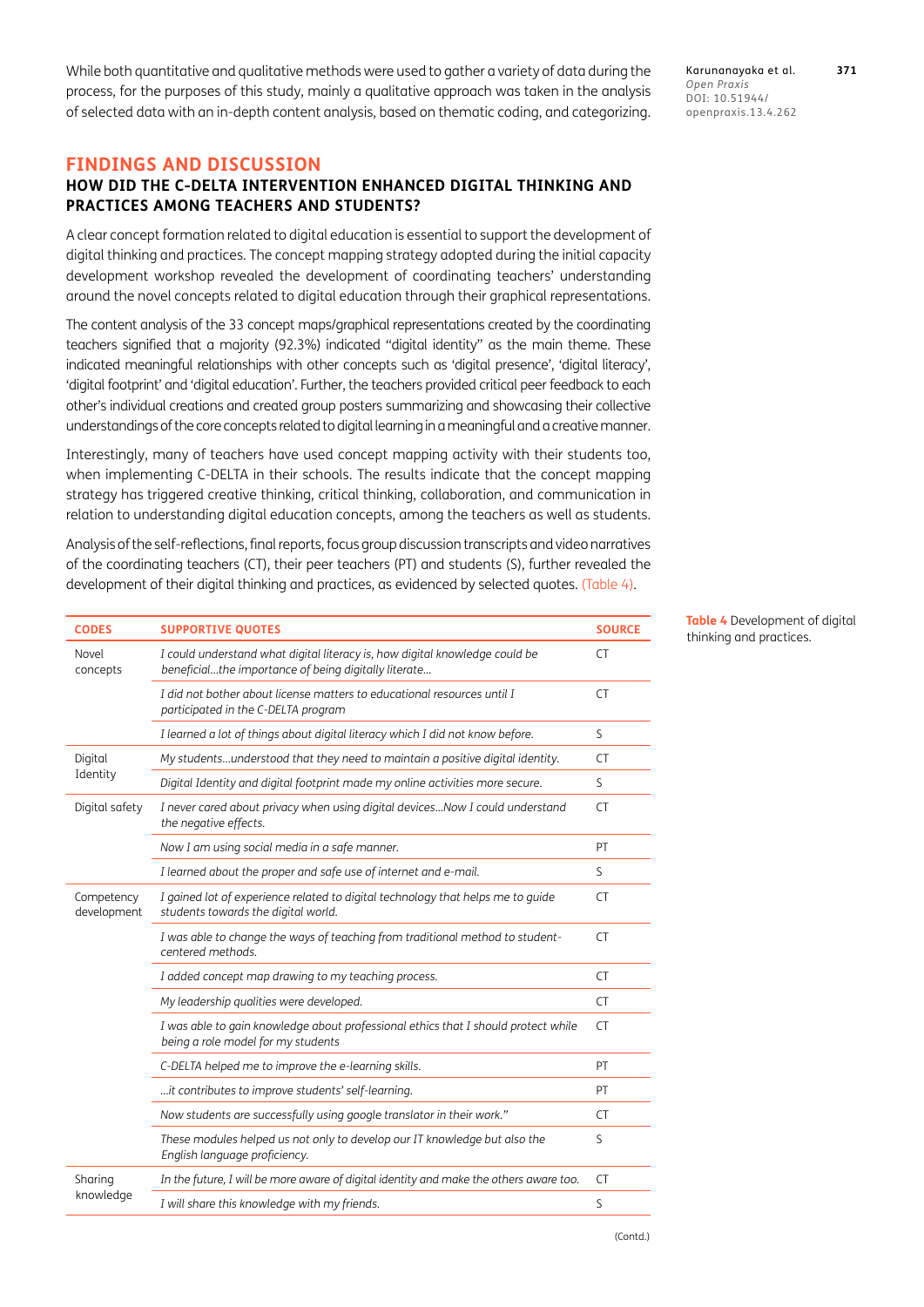| <b>CODES</b>           | <b>SUPPORTIVE QUOTES</b>                                                                                              | <b>SOURCE</b> |
|------------------------|-----------------------------------------------------------------------------------------------------------------------|---------------|
| Motivation             | I was determined to implement this program at my school successfully, whatever<br>the obstacles I face.               | C.            |
|                        | I knew that there are many barriersbut I was determined to somehow<br>implement this project in our school.           |               |
|                        | This programme prompted me to enter into online education                                                             | PT            |
| Continuity             | As this project is worthy for students as well as teachers, I hope to continue with<br>a new group in the future.     | CT)           |
| Innovative<br>thinking | I took an idea from the C- DELTA platform to design and introduce a new<br>e-learning platform for our school system. |               |

Karunanayaka et al. **372** *Open Praxis* DOI: openpraxis.13.4.262

All participants were immensely interested about the novel digital concepts they were exposed to and were quite motivated to seek further knowledge about those concepts and integrate into their teaching-learning practices, supported by their newly developed digital skills. Both teachers and students have started being more concerned about 'digital safety' and to take measures to maintain a positive 'digital identity', which entails critical thinking. Further, the OER concept has instilled using resources ethically.

The competency development that has ensued in a variety of useful aspects such as eLearning, using digital tools, English language usage, self-study skills, student-centred learning, and leadership qualities have significantly affected teachers and students to change from their conventional practices and adopt novel practices. The intentions of the participants to share their new knowledge with the others, and to maintain continuity of the project in their schools, imply increased collaborative thinking and practices. It was also encouraging to note the emergence of creative thinking of some teachers to introduce innovative initiatives, inspired by C-DELTA.

Evidently, the C-DELTA intervention has promoted development of thinking and practices related to 21<sup>st</sup> century digital skill areas - technical, information management, communication, collaboration, creativity, critical thinking and problem-solving ([van Laar et al., 2020](#page-12-3)).

### **WHAT ARE THE FACTORS THAT SUPPORTED TEACHERS AND STUDENTS TO ADOPT C-DELTA?**

Several factors have supported the participants to adopt C-DELTA, as summarized in [Table 5](#page-7-0), with supportive quotes.

| <b>CODES</b>                        | <b>SUPPORTIVE QUOTES</b>                                                                                                                                 | <b>SOURCE</b> |
|-------------------------------------|----------------------------------------------------------------------------------------------------------------------------------------------------------|---------------|
| Capacity<br>development<br>workshop | Three days' capacity building workshopwas a great opportunity to wake up<br>and expand my vision towards Digital Education.                              | CT.           |
|                                     | I got the opportunity to do a lot of new activities in the workshop and work in<br>a new environment                                                     | CT.           |
| C-DELTA course<br>content           | The modules were well designed and easy to learn and the quizzes that<br>followed made me think and understand the concepts in the module                | CT.           |
|                                     | The pretest itself is a challenging and interesting activity, and the<br>assessments given after each unit are very useful                               | CT.           |
| School<br>administration            | the school Principal admired the idea and gave permission for the task.                                                                                  | CT.           |
|                                     | My school principal and the other staff members gave theirs fullest support to<br>implement this as successful programme.                                | CT.           |
| Physical<br>and human<br>resources  | My school has 2 ICT laboratory with basic facilities. Also, 4 ICT teachers are<br>working with me                                                        | CT.           |
|                                     | Other than the ICT laboratory there are 3 SMART classrooms. I used one of<br>these for the demonstrations of C-DELTA.                                    | CT.           |
| Peer support                        | most of the teachers (especially ICT and English Language) volunteered                                                                                   | CT.           |
|                                     | Students support each other when they get technical issues                                                                                               | CT.           |
| Student<br>enthusiasm               | [students] embraced the project with more enthusiasm                                                                                                     | CT.           |
| e-Certificate                       | They were interested to do this as they can have certificates and badges                                                                                 | <b>CT</b>     |
|                                     | I am happy that I was able to obtain beginners level e-certificate for pre-test<br>and 'Fluent level and intermediate level' e-certificate for post-test | S             |

<span id="page-7-0"></span>**Table 5** Supportive factors.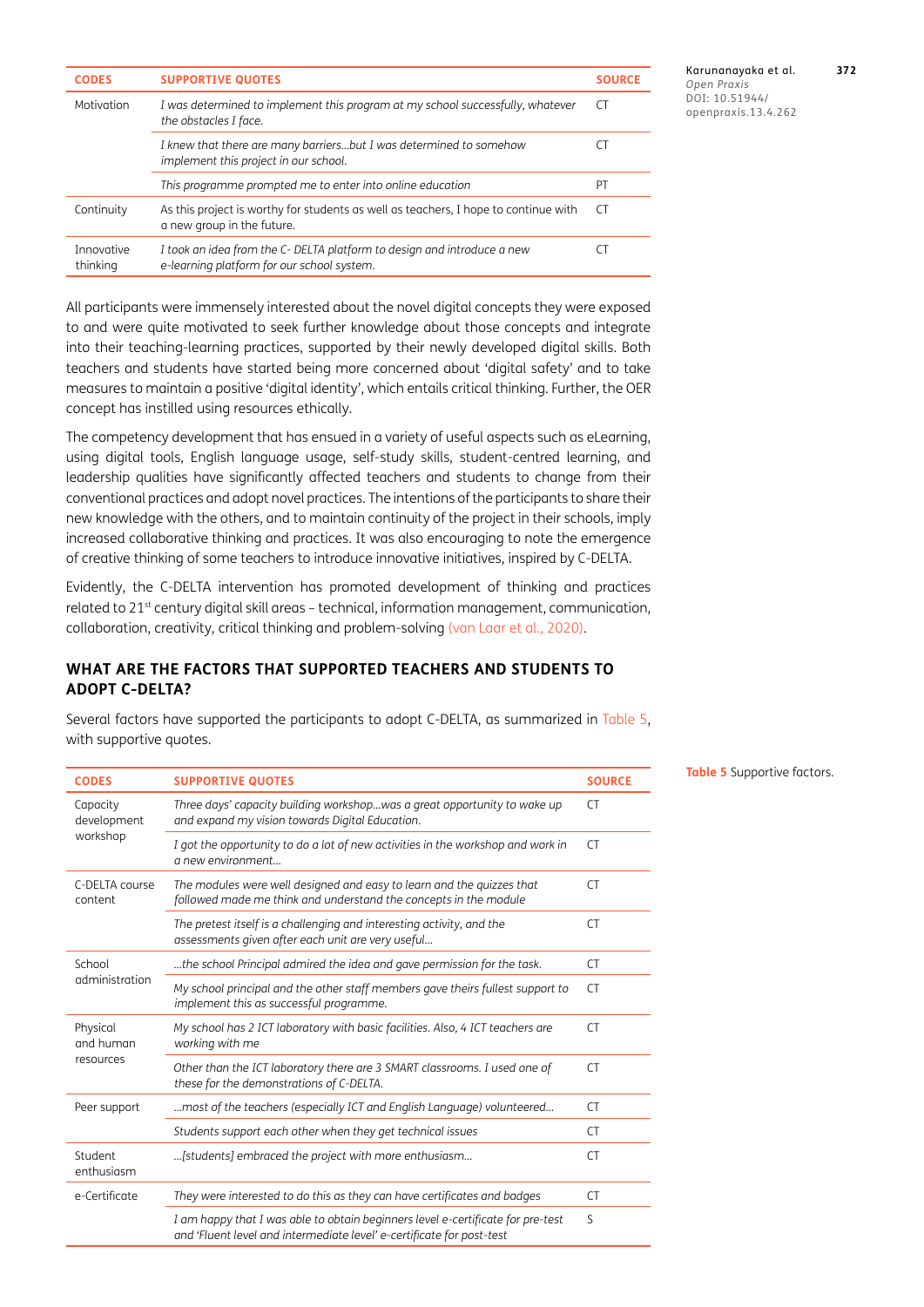While the capacity development workshop has motivated and encouraged the coordinating teachers to initiate implementing C-DELTA in their schools, without the administrative support and assistance from the peer teachers, it would not have been possible. Participants from schools with adequate infrastructure facilities were at an advantageous position to implement it successfully. Further, the student's interest was also a favorable point. The structuring of the course content in the C-DELTA course including pre- and post-tests and activities were appreciated, and especially, the award of e-certificates and badges has been a motivating factor.

## **WHAT CHALLENGES WERE FACED BY THE TEACHERS AND STUDENTS IN ADOPTING C-DELTA?**

The progress in the implementation of the C-DELTA programme in schools has been slow amid various challenges, primarily due to the sudden closure of schools with the COVID-19 pandemic since March 2020. Common challenges faced by the participants are summarized with supportive quotes in [Table 6](#page-8-0).

| <b>CODES</b>                        | <b>SUPPORTIVE QUOTES</b>                                                                                                                                                                           | <b>SOURCE</b> |
|-------------------------------------|----------------------------------------------------------------------------------------------------------------------------------------------------------------------------------------------------|---------------|
| COVID-19<br>Pandemic                | Due to the Covid outbreak, I was not able to quide the students<br>throughout the programme and as a result, they lacked the motivation<br>to complete the course.                                 | <b>CT</b>     |
|                                     | To avoid the gatheringit was not allowed to conduct additional<br>activities. Due to this restriction, I couldn't do any activities after school<br>hours.                                         | <b>CT</b>     |
| Time constraints                    | Allocation of time for the students and getting permission amidst the<br>learning process was the first challenge I faced.                                                                         | <b>CT</b>     |
| Limited facilities<br>and resources | The laptop was the only machine with an internet connection [] had<br>to do all the works with a single laptop                                                                                     | <b>CT</b>     |
|                                     | I faced lots of problems related to internet coverage and mobile devices.                                                                                                                          | S             |
| Technical issues                    | At that time students did not have email addresses. So, first I had to<br>instruct them on how to create an email address.                                                                         | <b>CT</b>     |
| Parents' restrictions               | With my school principal's permission, I requested parents to allow<br>students take SMART phones to the schoolsonly 2 were allowed                                                                | <b>CT</b>     |
| Online delivery                     | Students encountered many issues in transitioning to online<br>pedagogical delivery.                                                                                                               | <b>CT</b>     |
| English language                    | Some students disliked participatingdue to the struggle of<br>understanding the English language.                                                                                                  | <b>CT</b>     |
|                                     | if these modules were in Tamil, it will be easy for us to comprehend<br>and complete                                                                                                               | S             |
| Negative thinking                   | Negative stereotypical thinking of some of the staff was a challenge at<br>the initial phase.                                                                                                      | CT.           |
| Socio-economic<br>situation         | as most of the students at my school come from a lower socio-<br>economic background and as well as with a lack of knowledge of<br>information technology                                          | CT.           |
|                                     | most probably it was a problem to pay for the internet facilities. As the<br>majority of the students are from fishing families, their parents were<br>jobless. Therefore, students were suffering | CT            |

Except for the specific challenges posed by the pandemic, many other challenges were similar to those identified during Phase 1 of the C-DELTA Project at OUSL (Karunanayaka & Weerakoon, [2020](#page-11-6)), such as time constraints, limited infrastructure facilities, technical issues and skill limitations. In addition, the negative effect of low socio-economic situations on students' online learning reveals the sad reality of 'digital divide'. However, even amid such challenges, 20 out of 33 teachers (60.6%) managed to complete the project and submit their final reports by March 2021.

Karunanayaka et al. **373** *Open Praxis*  $DOI:$ openpraxis.13.4.262

<span id="page-8-0"></span>**Table 6** Challenges faced.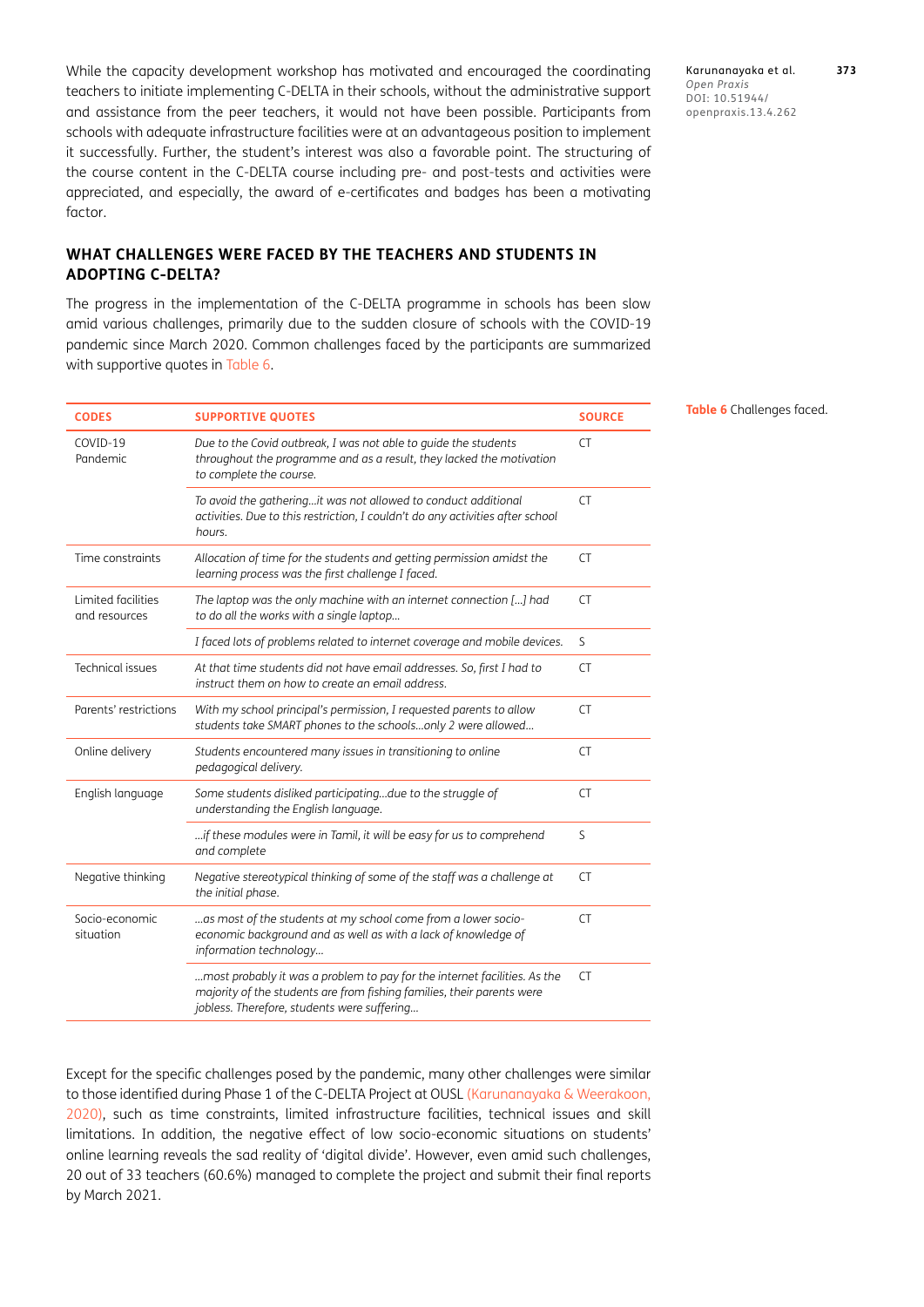### **WHAT ARE THE IMPACTS OF THE C-DELTA INTERVENTION IN SRI LANKAN SECONDARY SCHOOLS?**

Overall, the C-DELTA intervention has made several impacts on enhancing digital education in the selected secondary schools, as a result of capacity development and enhancing digital capabilities of teachers and students. A summary of key findings revealed are listed below, with some supportive quotes:

- C-DELTA was a novel and an innovative experience which has particularly supported teachers and students to productively engage in digital practices during the pandemic situation.
	- o *The pandemic has emphasized the need for students and teachers to be digitally literate.*
	- o *As a trilingual teacher, C-DELTA programme was very helpful for both me and my students, during the current pandemic situation in the country.*
	- o *Due to unexpected COVID-19 pendamic situation teachers were compelled to teach through Zoom technology…C-DELTA helped me to develop some basic skills needed.*
	- o *…the same [pandemic] has become a blessing for us to motivate both staff and students to follow the course…*
- **•**  C-DELTA initiative not only supported professional development of teachers, but also allowed them to gain recognition as 'digital leaders' in their schools.
	- o *…was an immense experience for me…to improve the skills of online learning and to identify the role of an ICT teacher as a digital leader in the school context…*
	- o *...strengthened my feet as an ICT teacher in my career…*
	- o *My leadership qualities were developed…and I developed my skills in e-learning…*
	- o *…gave me recognition in my school and many of the students and staff started to reach me for their IT purposes…*
- **•** The students became confident in using ICT and inspired in studying ICT as a subject due to C-DELTA experience.
	- o *As a student who offers ICT as the main subject for GCE A/L, I find these modules very useful and I can't wait to complete all modules and see my post-test score*
	- o *Due the engagement of this C-DELTA programme I was able to select ICT as a subject for G.C.E.O/L examination. I personally build up this confidence through it.*
- **•**  Engagement in C-DELTA has instilled positive thinking on digital education among teachers.
	- o …*most of the teachers have become very positive about the use of digital resources*…
	- o *…they have become tech-savvy and have realized the importance of gaining theoretical knowledge about the use of digital resources…*
- Because of the C-DELTA programme, schools were able to get the internet facility.
	- o *Finally, I was able to buy a 3G Dongle supported Wi-Fi Router for the computer lab. It was a great achievement of this project to our school.*
- Teachers show a keen interest to take forward the project in their schools.
	- o *This has become a successful ongoing project by now in our school.*
- **•**  Teachers made some progressive recommendations and suggestions for the future.
	- o *I highly recommend this course for the students who offer ICT at both GCE Ordinary Level Examination and Advanced Level Examination*.
	- o *I would recommend a localized version of C-DELTA for Sri Lanka, so the language would not affect as a negative factor.*
	- o *C-DELTA is a timely teacher development project and I wish all my staff undertake the course.*
	- o *It is my fervent belief that C-DELTA expands the scale, efficiency, and quality of learning by using appropriate open, distance, and technology-based approaches.*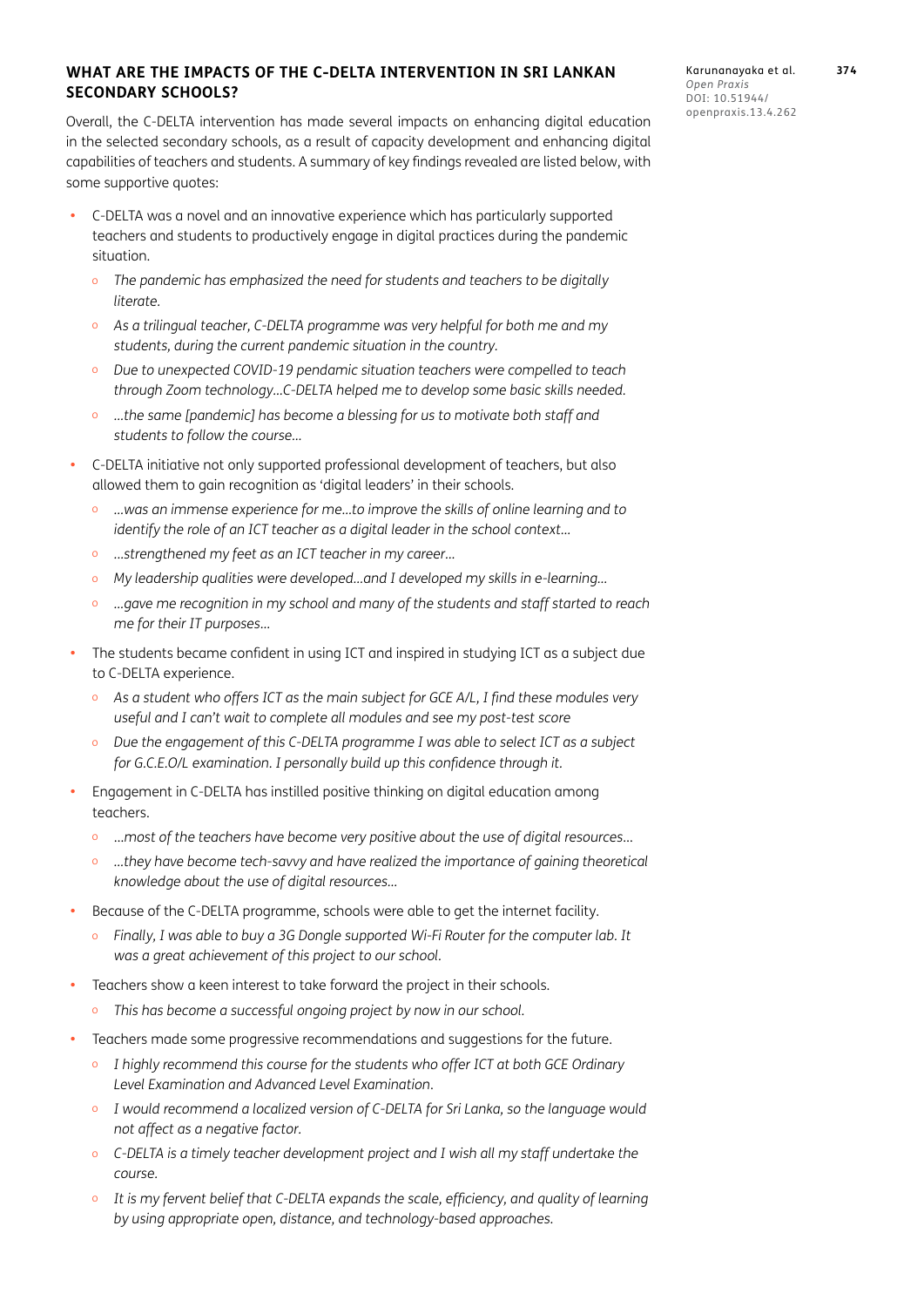As revealed by the quotes above, the C-DELTA intervention has significantly supported fostering digital learning environments in the selected schools. This becomes especially significant in the current pandemic scenario, where schools, teachers, and students have been compelled to shift to digital teaching and learning.

C-DELTA, as a digital education capacity development intervention, has clearly promoted enhancing access, capacitating peers, making informed decisions, and cultivating innovation among teachers and students in the secondary schools, to achieve the expected learning goal – digital literacy ([Brown et al., 2016](#page-11-4)).

## **CONCLUDING REMARKS**

Despite various challenges during the COVID-19 pandemic, the coordinating teachers attempted to proceed with the project with a positive mindset. While the adoption of C-DELTA in schools has been slow due to the COVID-19 outbreak and the closure of schools, the pandemic itself has made teachers realize the importance of improving digital literacy and developing related skills among themselves as well as their students. The findings revealed that the intervention has impacted developing digital learning skills of teachers and students, and changing their thinking and practices, amid various challenges. The effective implementation of C-DELTA in schools has been affected by the COVID-19 pandemic. Nevertheless, the pandemic itself has shown the significance of enhancing digital literacy, digital education, and digital education leadership.

Even though the project has ended, we envisage that the adoption of the concepts and practices in relation to the C-DELTA programme will be continued in these schools, fostering digital education. We believe that the capacity building intervention in context-based digital literacy practices has developed a group of digital education leaders who functioned as change agents in their own contexts. The publishing of their 'stories' in the weblog "Digital Education Leaders in Action", (see <https://cdeltaousl.wordpress.com/>) provides an opportunity for them to share experiences with a global audience, and to gain visibility as motivated individuals who practice digital education under trying conditions.

## **ACKNOWLEDGEMENTS**

The project work that is reported in this paper has been supported and funded by the Commonwealth of Learning (COL). The contributions of all the coordinating teachers, other participant teachers and students are acknowledged.

# **COMPETING INTERESTS**

The authors have no competing interests to declare.

# <span id="page-10-0"></span>**AUTHOR AFFILIATIONS**

**Shironica P. Karunanayaka D** [orcid.org/0000-0003-1995-8828](https://orcid.org/0000-0003-1995-8828) Faculty of Education, The Open University of Sri Lanka, Sri Lanka **W. M. S. Weerakoon D** [orcid.org/0000-0003-1039-4480](https://orcid.org/0000-0003-1039-4480) Faculty of Education, The Open University of Sri Lanka, Sri Lanka **H. D. Wijesekera D** orcid.org/0000-0003-0400-6429 Postgraduate Institute of English, The Open University of Sri Lanka, Sri Lanka **N. M. R. K. Nawarathna D** orcid.org/0000-0002-6867-7945 The Open University of Sri Lanka, Sri Lanka **P. Ramathass** orcid.org/0000-0002-9825-8653 Faculty of Education, The Open University of Sri Lanka, Sri Lanka **M. D. B. P. Weerasinghe D** [orcid.org/0000-0003-0925-6312](https://orcid.org/0000-0003-0925-6312) Faculty of Education, The Open University of Sri Lanka, Sri Lanka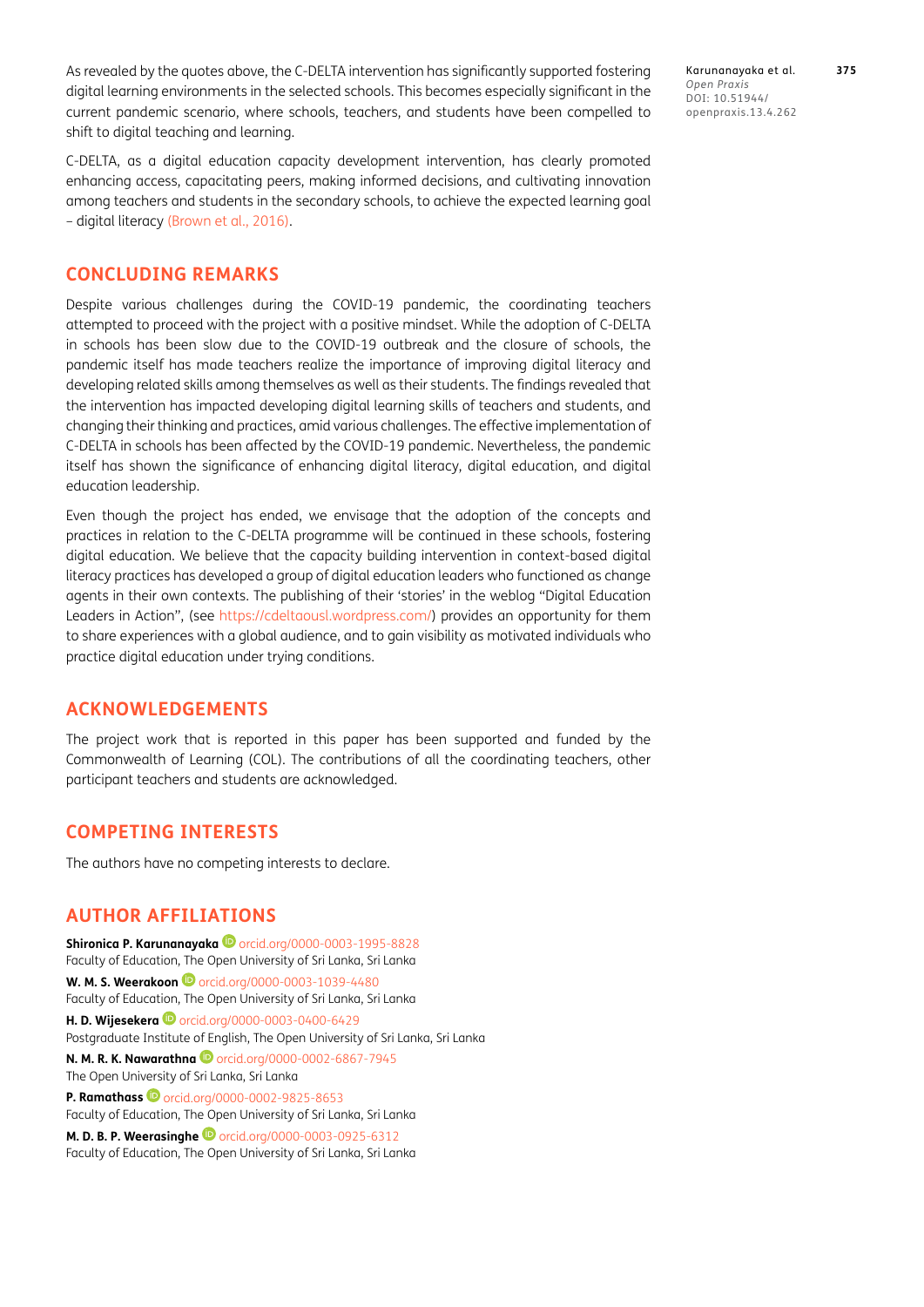#### **REFERENCES**

- <span id="page-11-8"></span>**Adedoyin, O. B.,** & **Soykan, E.** (2020). Covid-19 pandemic and online learning: the challenges and opportunities. *Interactive Learning Environments*. DOI:<https://doi.org/10.1080/10494820.2020.1813180>
- **Balyer, A.,** & **Öz, Ö.** (2018). Academicians' Views on Digital Transformation in Education. *International Online Journal of Education and Teaching, 5*(4), 809–830.
- <span id="page-11-11"></span>**Bates, A. W.** (2019). *Teaching in a digital age: Guidelines for designing teaching and learning*. Tony Bates Associates Ltd.<https://pressbooks.bccampus.ca/teachinginadigitalagev2/>
- <span id="page-11-14"></span>**Battelle for Kids.** (2019). *Framework for 21st Century learning definitions*. [http://static.battelleforkids.org/](http://static.battelleforkids.org/documents/p21/P21_Framework_DefinitionsBFK.pdf) [documents/p21/P21\\_Framework\\_DefinitionsBFK.pdf](http://static.battelleforkids.org/documents/p21/P21_Framework_DefinitionsBFK.pdf)
- <span id="page-11-4"></span>**Brown, C., Czerniewicz, L., Huang, C.,** & **Mayisela, T.** (2016). *Curriculum for Digital Education Leadership: A Concept Paper*. <http://oasis.col.org/handle/11599/2442>
- <span id="page-11-18"></span>**Carr, W.,** & **Kemmis, S.** (1986). *Becoming critical: Education, knowledge and action research*. Falmer Press.
- <span id="page-11-15"></span>**Department of Census and Statistics Sri Lanka.** (2020). *Computer Literacy Statistics-2020-First Six Months*[. http://www.statistics.gov.lk/PressReleases/ComputerLiteracystatistics-2020-Firstsixmonths](Months.http://www.statistics.gov.lk/PressReleases/ComputerLiteracystatistics-2020-Firstsixmonths)
- <span id="page-11-2"></span>**EDUCAUSE.** (2021). *2021 EDUCAUSE Horizon Report: Teaching and Learning Edition*. [https://library.](https://library.educause.edu/resources/2021/4/2021-educause-horizon-report-teaching-and-learning-edition) [educause.edu/resources/2021/4/2021-educause-horizon-report-teaching-and-learning-edition](https://library.educause.edu/resources/2021/4/2021-educause-horizon-report-teaching-and-learning-edition)
- **Engeness, I.** (2021). Developing teachers' digital identity: towards the pedagogic design principles of digital environments to enhance students' learning in the 21st century. *European Journal of Teacher Education, 44*(1), 96–114. DOI:<https://doi.org/10.1080/02619768.2020.1849129>
- <span id="page-11-3"></span>**European Union.** (2020). *Digital Education Action Plan 2021–2027: Resetting education and training for the digital age*. [https://ec.europa.eu/education/sites/default/files/document-library-docs/deap](https://ec.europa.eu/education/sites/default/files/document-library-docs/deap-communication-sept2020_en.pdf)[communication-sept2020\\_en.pdf](https://ec.europa.eu/education/sites/default/files/document-library-docs/deap-communication-sept2020_en.pdf)

<span id="page-11-16"></span>**Kemp, S.** (2021). *Digital 2021: Sri Lanka*. <https://datareportal.com/reports/digital-2021-sri-lanka>

- <span id="page-11-5"></span>**Karunanayaka, S. P.** (2020). Becoming Digital Education Leaders: Teacher Stories from Sri Lanka. In S. Mishra & S. Panda (Eds.), *Technology-Enabled Learning: Policies, Pedagogies, and Practices* (pp. 165–180). Commonwealth of Learning.<http://oasis.col.org/handle/11599/3655>
- <span id="page-11-6"></span>**Karunanayaka, S. P.,** & **Weerakoon, W.** (2020). Fostering Digital Education among Teachers and Learners in Sri Lankan Schools. *Journal of Learning for Development*, *7*(1), 61–77. [https://jl4d.org/index.php/](https://jl4d.org/index.php/ejl4d/article/view/390) [ejl4d/article/view/390](https://jl4d.org/index.php/ejl4d/article/view/390)
- <span id="page-11-7"></span>**Karunanayaka, S. P., Weerakoon, W. M. S., Nawaratne, N. M. R. K., Karunanayake, S.,** & **Careemdeen, J. D.** (2019). Adoption of C-DELTA by Sri Lankan Teachers and Students: An Action Research. *Paper presented at the 9th Pan Commonwealth Forum (PCF9)*, 9–12 September 2019, Edinburgh, Scotland. <http://oasis.col.org/handle/11599/3424>
- **Kopp, M., Gröblinger, O.,** & **Adams, S.** (2019, March 11–13). Five common assumptions that prevent digital transformation at higher education institutions. *INTED2019 Proceedings.* (pp. 1448–1457). DOI:<https://doi.org/10.21125/inted.2019>
- <span id="page-11-9"></span>**Kummitha, H. R., Kolloju, N., Chittor, P.,** & **Madepalli, V.** (2021). Coronavirus Disease 2019 and Its Effect on Teaching and Learning Process in the Higher Educational Institutions. *Higher Education for the Future, 8*(1), 90–107. DOI:<https://doi.org/10.1177/2347631120983650>
- <span id="page-11-19"></span>**Masters, J.** (1995). The History of Action Research. In I. Hughes (Ed.) *Action Research Electronic Reader*. The University of Sydney. [www.iopp.ru/pub/21sept06\\_M2.doc](www.iopp.ru/pub/21sept06_M2.doc)
- <span id="page-11-1"></span>**National Education Commission.** (2020). *Re-imagining Education Sri Lanka – Summary Report by Presidential Task Force*. [http://nec.gov.lk/wp-content/uploads/2020/10/6.Re-imagining-Education-Sri-](http://nec.gov.lk/wp-content/uploads/2020/10/6.Re-imagining-Education-Sri-Lanka-Summary-Report-by-Presidential-Task-Force.pdf)[Lanka-Summary-Report-by-Presidential-Task-Force.pdf](http://nec.gov.lk/wp-content/uploads/2020/10/6.Re-imagining-Education-Sri-Lanka-Summary-Report-by-Presidential-Task-Force.pdf)
- <span id="page-11-10"></span>**Santos, R.,** & **Patton, R.** (2018). The next-generation digital learning environment and a framework for change for education institutions. *A white paper. Cisco*. [https://www.cisco.com/c/dam/en\\_us/](https://www.cisco.com/c/dam/en_us/solutions/industries/docs/education/digital-learning-environment.pdf) [solutions/industries/docs/education/digital-learning-environment.pdf](https://www.cisco.com/c/dam/en_us/solutions/industries/docs/education/digital-learning-environment.pdf)
- **Scully, D., Lehane, P.,** & **Scully, C.** (2021). 'It is no longer scary': digital learning before and during the COVID-19 pandemic in Irish secondary schools, *Technology, Pedagogy and Education, 30*(1), 159– 181. DOI: <https://doi.org/10.1080/1475939X.2020.1854844>
- <span id="page-11-13"></span>**Spante, M., Hashemi, S. S., Lundin, M.,** & **Algers, A.** (2018). Digital competence and digital literacy in higher education research: Systematic review of concept use. *Cogent Education, 5*(1). DOI: [https://doi.](https://doi.org/10.1080/2331186X.2018.1519143) [org/10.1080/2331186X.2018.1519143](https://doi.org/10.1080/2331186X.2018.1519143)
- <span id="page-11-17"></span>**Sri Lanka CERT-CC.** (2019). *Statistics*.<https://www.cert.gov.lk/2?lang=en&id=3>
- <span id="page-11-12"></span>**Starkey, L.** (2012). *Teaching and Learning in the Digital Age*. Routledge. DOI: [https://doi.](https://doi.org/10.4324/9780203117422) [org/10.4324/9780203117422](https://doi.org/10.4324/9780203117422)
- <span id="page-11-0"></span>**UNESCO.** (2015). *Sustainable Development Goal 4*. <https://sdg4education2030.org/the-goal>
- **UNESCO.** (2021). *Scaling up digital learning and skills in the world's most populous countries to drive education recovery*. [https://en.unesco.org/news/scaling-digital-learning-and-skills-worlds-most](https://en.unesco.org/news/scaling-digital-learning-and-skills-worlds-most-populous-countries-drive-education-recovery)[populous-countries-drive-education-recovery](https://en.unesco.org/news/scaling-digital-learning-and-skills-worlds-most-populous-countries-drive-education-recovery)